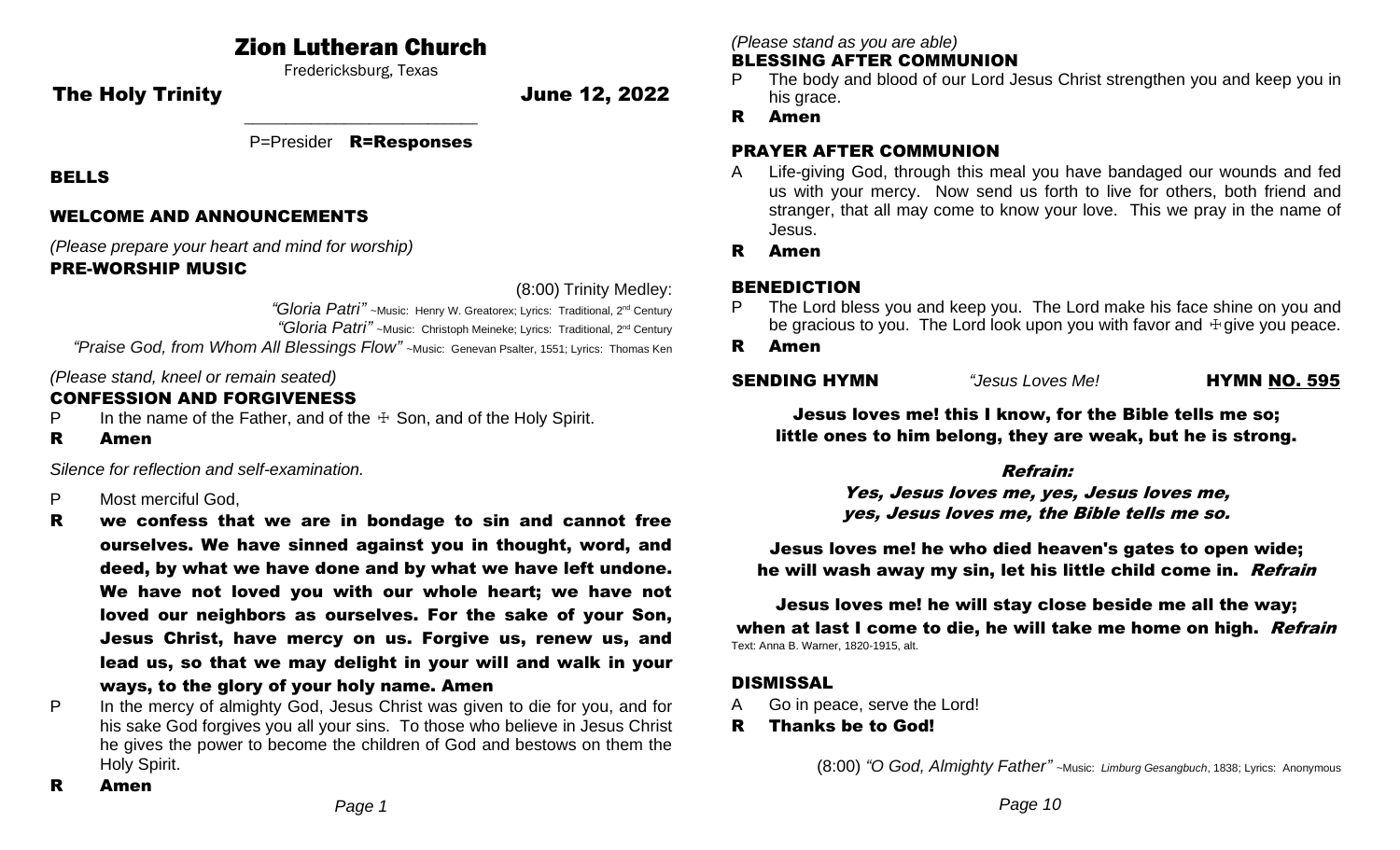



VIDEO*"The Healing Day"* by Bill Fay

(8:00) *"Holy, Holy"* by Jimmy Owens (8:00) *"Father, I Adore You"* by Terrye Coelho



# GATHERING

*(Please remain standing as you are able)*

GATHERING HYMN *"God, Whose Almighty…"* (vs.1,2,4) HYMN NO. 673

God, whose almighty word chaos and darkness heard and took their flight: hear us, we humbly pray, and where the gospel day sheds not its glorious ray, let there be light.

Christ, who once came to bring, on your redeeming wing, healing and sight; health to the troubled mind, sight where illusions blind; oh, now to humankind let there be light.

Holy and blessed three, glorious Trinity, Wisdom, Love, Might: boundless as ocean's tide, rolling in fullest pride, through the earth, far and wide, let there be light.

Text: John Marriott, 1780-1825, alt.

# GREETING

- P The grace of our Lord Jesus Christ, the love of God, and the communion of the Holy Spirit be with you all.
- R And also with you.

**KYRIE** *(Sung at 8am & Spoken at 10:30am)* **HYMNAL p. 147** 

- A In peace, let us pray to the Lord.
- R Lord, have mercy.
- A For the peace from above, and for our salvation, let us pray to the Lord.
- R Lord, have mercy.
- A For the peace of the whole world, for the well-being of the Church of God, and for the unity of all, let us pray to the Lord.
- R Lord, have mercy.
- A For this holy house, and for all who offer here their worship and praise, let us pray to the Lord.
- R Lord, have mercy.
- A Help, save, comfort, and defend us, gracious Lord.
- R Amen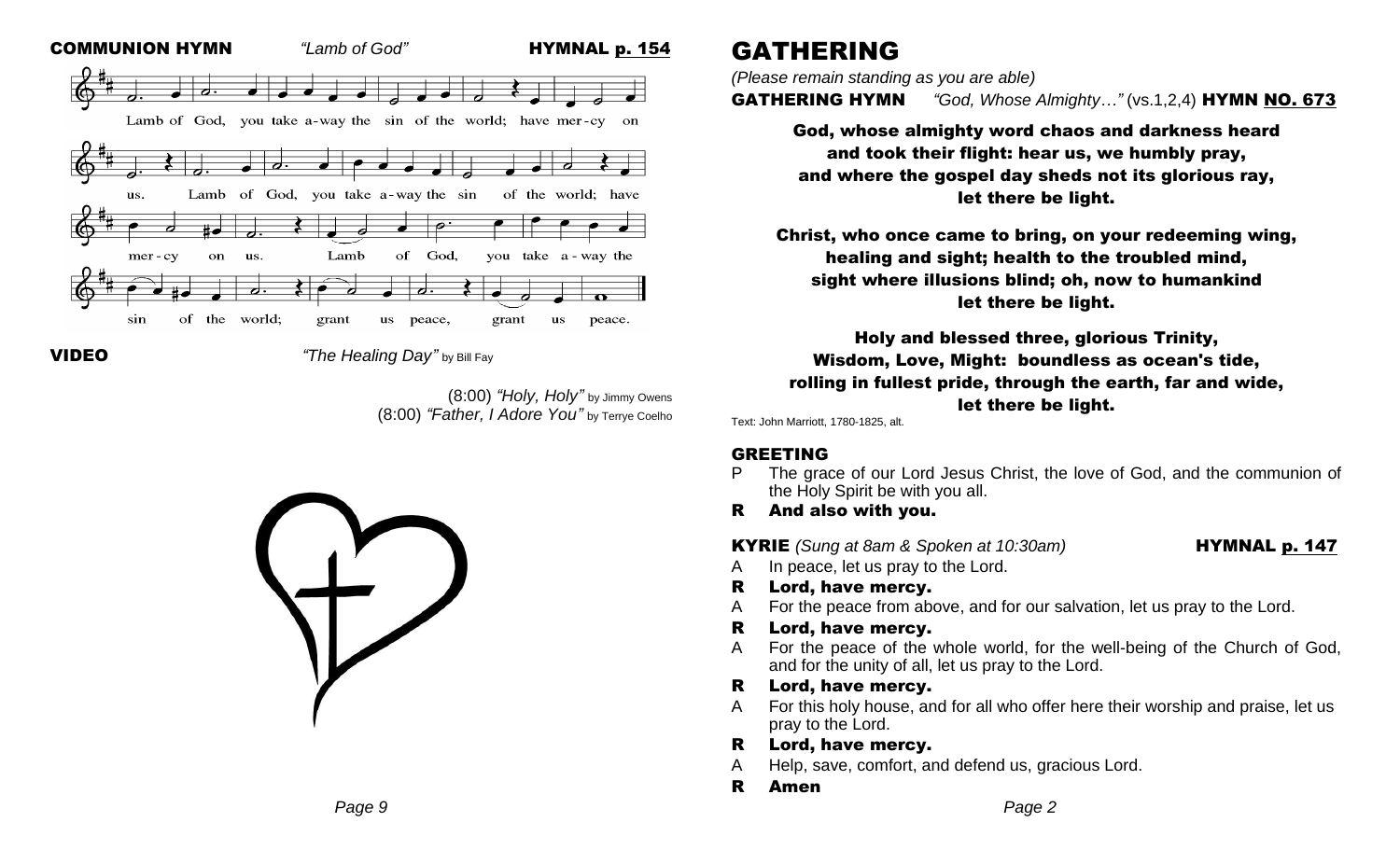**HYMN OF PRAISE** *(Sung at 8am & Spoken at 10:30am)* **HYMNAL p. 149** 

- A This is the feast of victory for our God. Alleluia.
- R Worthy is Christ, the Lamb who was slain, whose blood set us free to be people of God. Power and riches and wisdom and strength, and honor and blessing and glory are his. This is the feast of victory for our God. Alleluia. Sing with all the people of God and join in the hymn of all creation: Blessing and honor and glory and might be to God and the Lamb forever. Amen. This is the feast of victory for our God, for the Lamb who was slain has begun his reign. Alleluia. Alleluia.

#### PRAYER OF THE DAY

- P The Lord be with you.
- R And also with you.
- P Let us pray. Almighty Creator and ever-living God: we worship your glory, eternal Three-in-One, and we praise your power, majestic One-in-Three. Keep us steadfast in this faith, defend us in all adversity, and bring us at last into your presence, where you live in endless joy and love, Father, Son, and Holy Spirit, one God, now and forever.
- R Amen

*(Please be seated)* SPECIAL MUSIC **Kids** of the Kingdom WORD

# FIRST READING Proverbs 8:1-4, 22-31

*In the Bible, wisdom is portrayed in terms sometimes human and sometimes divine. Often, wisdom is personified as feminine. In this passage, Woman Wisdom is depicted not only as the first creation of God, but also as God's helper, rejoicing in God's creation, especially in human beings.*

**<sup>1</sup>**Does not wisdom call and understanding raise her voice? **<sup>2</sup>** On the heights, beside the way, at the crossroads she takes her stand; **<sup>3</sup>** beside the gates in front of the town, at the entrance of the portals she cries out: **4** "To you, O people, I call, and my cry is to all who live. **<sup>22</sup>** "The LORD created me at the beginning of his work, the first of his acts of long ago. **<sup>23</sup>** Ages ago I was set up, at the first, before the beginning of the earth. **<sup>24</sup>** When there were no depths I was brought forth, when there were no springs abounding with water. **<sup>25</sup>** Before the mountains had been shaped, before the hills, I was brought forth, **<sup>26</sup>** when he had not yet made earth and fields or the world's first bits of soil.

# WORDS OF INSTITUTION

- P In the night in which he was betrayed, our Lord Jesus took bread, and gave thanks; broke it, and gave it to his disciples, saying: Take and eat; this is my body, given for you. Do this for the remembrance of me. Again, after supper, he took the cup, gave thanks, and gave it for all to drink, saying: This cup is the new covenant in my blood, shed for you and for all people for the forgiveness of sin. Do this for the remembrance of me.
- R Amen

#### THE LORD'S PRAYER

R Our Father, who art in heaven, hallowed be thy name, thy kingdom come, thy will be done, on earth as it is in heaven. Give us this day our daily bread; and forgive us our trespasses, as we forgive those who trespass against us; and lead us not into temptation, but deliver us from evil. For thine is the kingdom, and the power, and the glory, forever and ever. Amen

## HOLY COMMUNION

*(Please be seated)*

# DISTRIBUTION OF COMMUNION

*All are welcome to share the body and blood of Jesus that are present in the bread and wine of communion. If you do not wish to participate, you may still come forward for a blessing. As you come forward, please have your hands open to receive a wafer (the body of Christ). If you desire a gluten free wafer and/or white grape juice, please hold up two fingers to the server.*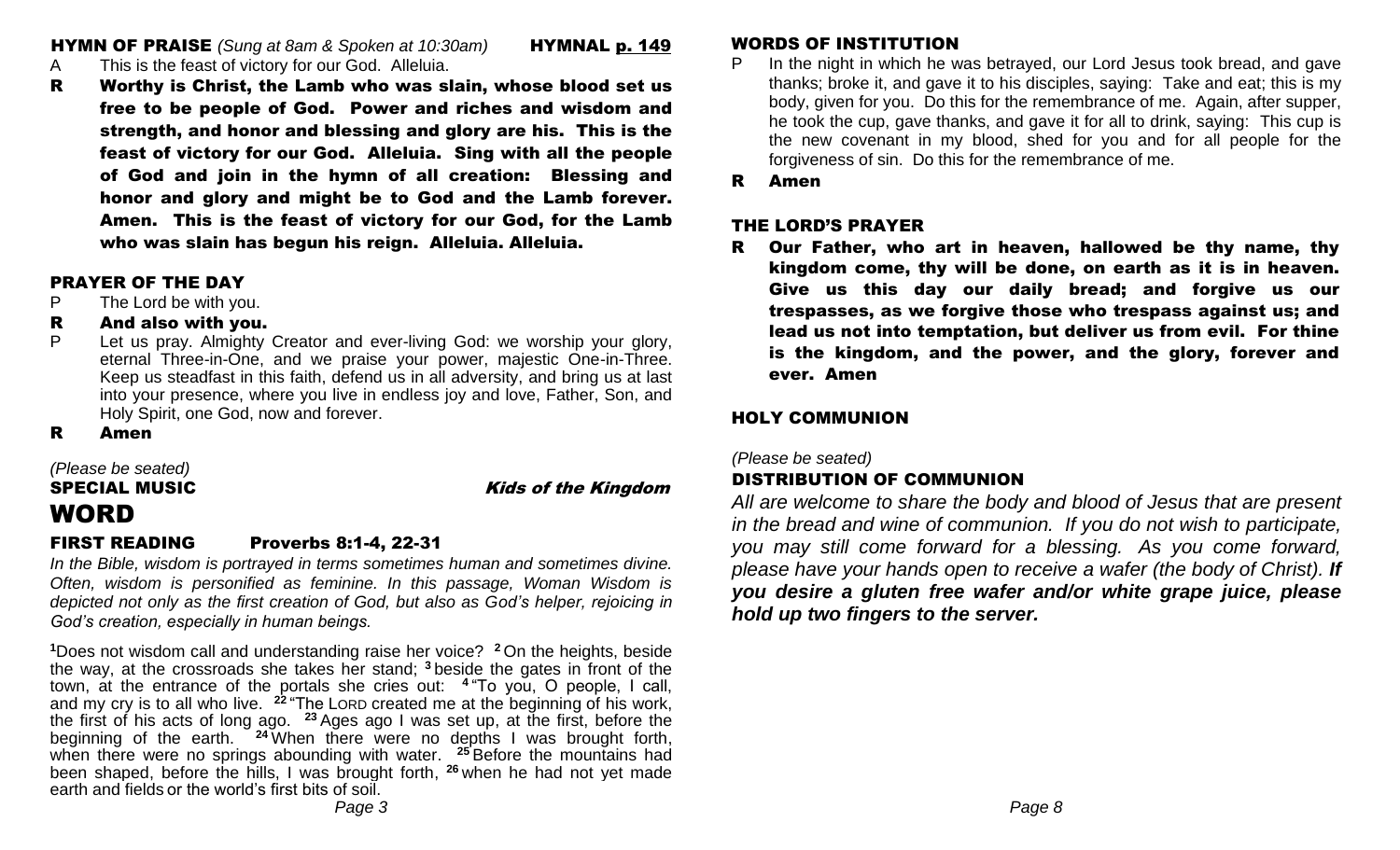#### PRAYERS OF INTERCESSION

God of grace. hear our prayer.

#### PEACE

P The peace of the Lord be with you always.

R And also with you.

# RESPONSE

*(Please be seated)* 

#### **OFFERING**

(8:00) *"Holy Is the Lord"* ~Music: Unknown; Lyrics: Based on Revelation <sup>4</sup>

*(Please stand as you are able)* 

OFFERING SONG *"Praise God, from Whom All Blessings Flow"*

Praise God, from whom all blessings flow; praise him, all creatures here below; praise him above, ye heav'nly host; praise Father, Son, and Holy Ghost.

Text: Thomas Ken, 1637-1711

*(Please remain standing as you are able)* 

### DIALOGUE *(Spoken)*

- P The Lord be with you.
- R And also with you.
- P Lift up your hearts.
- R We lift them to the Lord.
- P Let us give thanks to the Lord our God.
- R It is right to give God thanks and praise.
- P It is indeed right, our duty and our joy...

#### *(Sung at 8am & Spoken at 10:30am)* HYMN NO. 191 (Holy, Holy…)

R Holy, holy, holy are you, God of power and might; Heaven and earth are filled with your glory. Hosanna in the highest! Blessed is the One who comes in your name. Hosanna in the highest, hosanna in the highest!

Text and Music: Marty Haugen, 1990, GIA Publications, Inc.

**<sup>27</sup>** When he established the heavens, I was there; when he drew a circle on the face of the deep, **<sup>28</sup>** when he made firm the skies above, when he established the fountains of the deep, **<sup>29</sup>** when he assigned to the sea its limit, so that the waters might not transgress his command, when he marked out the foundations of the earth, <sup>30</sup> then I was beside him, like a master worker, and I was daily his delight, playing before him always, **<sup>31</sup>** playing in his inhabited world and delighting in the human race.

L The Word of the Lord.

### R Thanks be to God.

### SECOND READING Romans 5:1-5

*Paul describes the life of faith with reference to God, Jesus, and the Holy Spirit. Even now, we have peace with God through Jesus, and our hope for the future is grounded in the love of God that we experience through Christ's Holy Spirit.*

Therefore, since we are justified by faith, we have peace with God through our Lord Jesus Christ, <sup>2</sup> through whom we have obtained access to this grace in which we stand, and we boast in our hope of sharing the glory of God. **<sup>3</sup>** And not only that, but we also boast in our afflictions, knowing that affliction produces endurance, **<sup>4</sup>** and endurance produces character, and character produces hope, **<sup>5</sup>** and hope does not put us to shame, because God's love has been poured into our hearts through the Holy Spirit that has been given to us.

- The Word of the Lord.
- R Thanks be to God.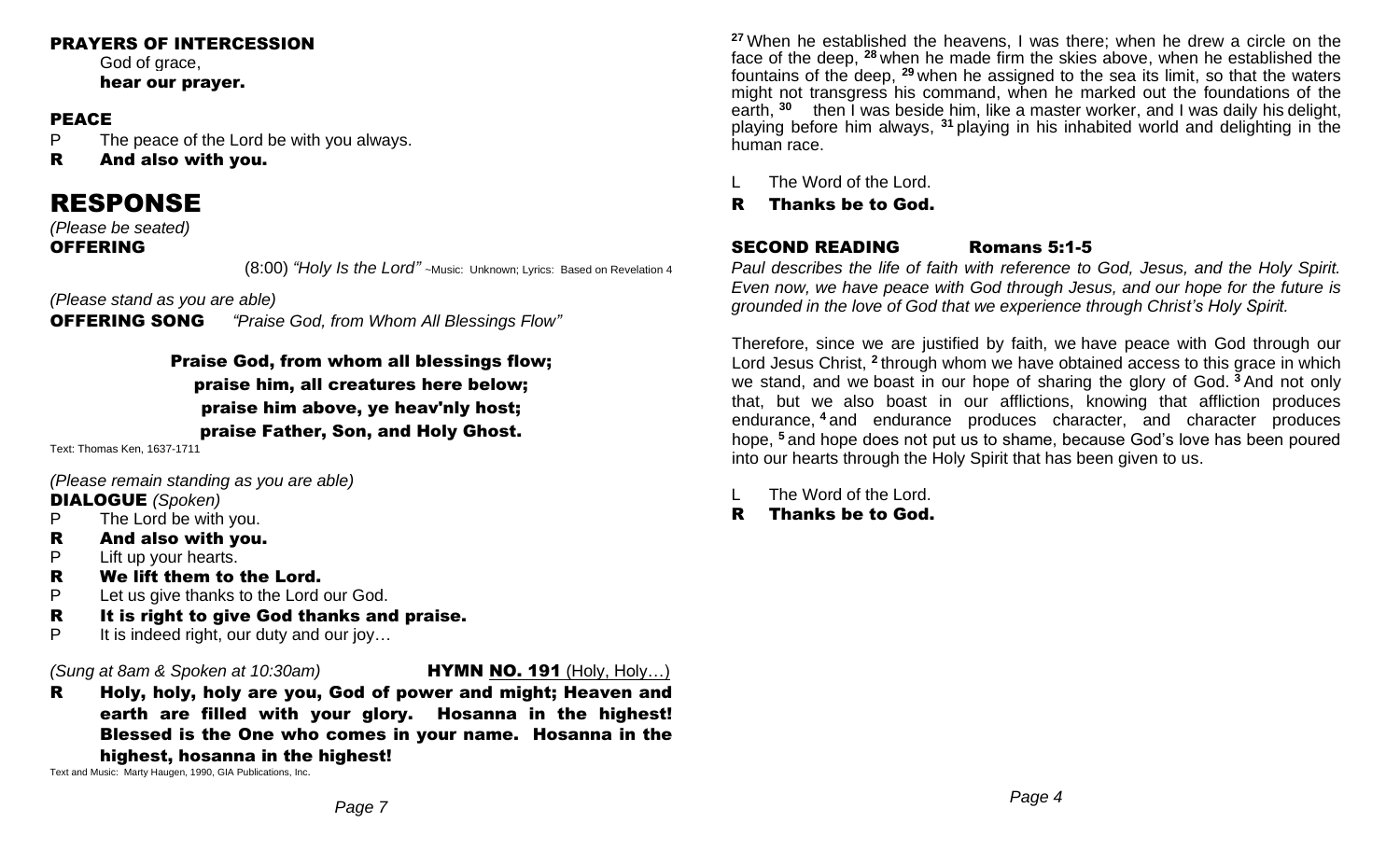

Words & Music by Amy Grant and Michael W. Smith; CCLI #14301 © 1984 Word Music, LLC Meadow Green Music Co.

- P The holy gospel according to St. John, the 16<sup>th</sup> Chapter.
- R Glory to you, O Lord.

## GOSPEL John 16:12-15

*Jesus' ongoing presence with the disciples will be made known through the coming Spirit who will guide them and communicate to them Jesus' will and glory.*

**<sup>12</sup>** "I still have many things to say to you, but you cannot bear them now. **<sup>13</sup>** When the Spirit of truth comes, he will guide you into all the truth, for he will not speak on his own but will speak whatever he hears, and he will declare to you the things that are to come. **<sup>14</sup>** He will glorify me because he will take what is mine and declare it to you. **<sup>15</sup>** All that the Father has is mine. For this reason I said that he will take what is mine and declare it to you.

P The gospel of the Lord.

R Praise to you, O Christ.

*(Please be seated)* SERMON **Robert Menking** 

Holy, holy, holy, Lord God Almighty! Early in the morning our song shall rise to thee. Holy, holy, holy, merciful and mighty! God in three persons, blessed Trinity!

Holy, holy, holy! All the saints adore thee, casting down their golden crowns around the glassy sea; cherubim and seraphim falling down before thee, which wert and art, and evermore shalt be.

Holy, holy, holy! Though the darkness hide thee, though the eye of sinfulness thy glory may not see, only thou art holy; there is none beside thee, perfect in pow'r, in love and purity.

Holy, holy, holy! Lord God Almighty! All thy works shall praise thy name in earth and sky and sea. Holy, holy, holy, merciful and mighty! God in three persons, blessed Trinity!

Text: Reginald Heber, 1783-1826, alt.

### THE APOSTLES' CREED

- A Let us confess our faith, the faith in which we baptize, in the words of the Apostles' Creed.
- R I believe in God, the Father almighty, creator of heaven and earth. I believe in Jesus Christ, God's only Son, our Lord, who was conceived by the Holy Spirit, born of the virgin Mary, suffered under Pontius Pilate, was crucified, died, and was buried; he descended to the dead. On the third day he rose again; he ascended into heaven, he is seated at the right hand of the Father, and he will come to judge the living and the dead. I believe in the Holy Spirit, the holy catholic church, the communion of saints, the forgiveness of sins, the resurrection of the body, and the life everlasting. Amen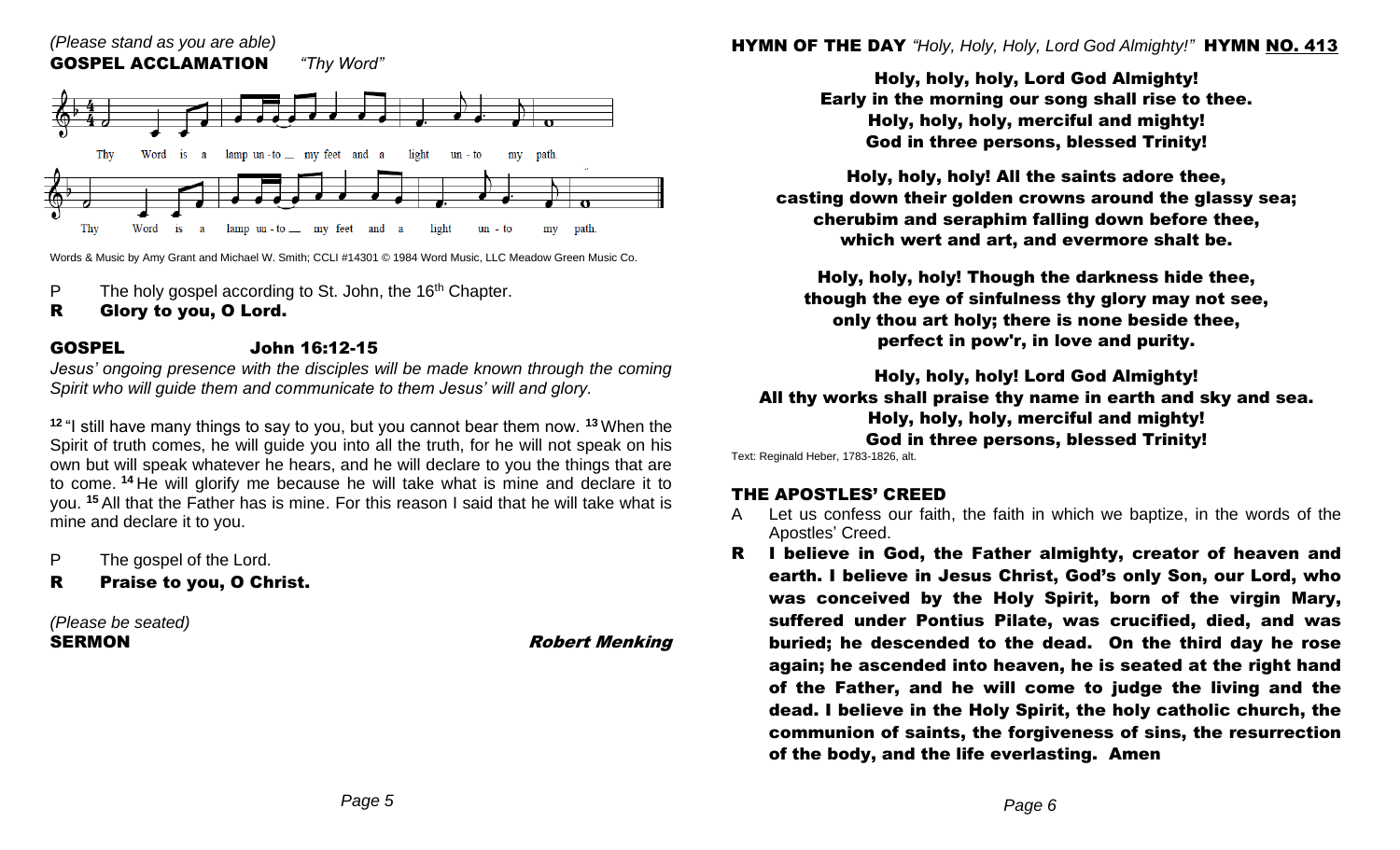#### PARISH ANNOUNCEMENTS

In our Hearts and Prayers: our homebound and shut-ins, all other nursing home residents, The Family of Larry Burrer (brother of Janell Edwards), the families in Uvalde, our Fredericksburg community, our nation, and the military.

**+++++++++++++++++++++++++++++++++++++++++++++++++++++++++++++++++++++++++++++++++++++++++++++++++++++++++++++++++++++++++++++++++++++++++++++++++++++++++++++++++++++++++++++++++++++++++++++++++++++++++++++++++++++++++++++++++++++++++++++++++++++++++++++++++++++++++++++++++++++++++++++++++++++++++++++++++++++++++++++++++++++++++++++++++++++++++++++++++++++++++++++++++++++++++ Thank you** to Robert Menking for presiding over worship today and to Rev. Stanley Sultemeier for consecrating the elements.

The Special Concern for June is the Gillespie Literacy Council. Sharing our language is a priceless gift. The Gillespie Literacy Council strives to increase literacy by offering tutoring in Basic Literacy, ESL, and Citizenship Preparation. It relies on funding from churches, civic groups, and individuals in our community. Please consider helping with this ministry. You can make a big difference in someone's life right here in our community. **+++++++++++++++++++++++++++++++++++++++++++++++++++++++++++++++++++++++++++++++++++++++++++++++++++++++++++++++++++++++++++++++++++++++++++++++++++++++++++++++++++++++++++++++++++++++++++++++++++++++++++++++++++++++++++++++++++++++++++++++++++++++++++++++++++++++++++++++++++++++++++++++++++++++++++++++++++++++++++++++++++++++++++++++++++++++++++++++++++++++++++++++++++++++++**

**Please note:** the 3<sup>rd</sup> Sunday Fellowship Lunch will be held on Sunday, June 19 at 11:45am at Backwoods BBQ. If you are interested in joining, please RSVP to Doris Ernst at 997-2509.

Camp Chrysalis Day Camp/VBS is scheduled for the week of July 25-29 hosted at Zion for ages K-5<sup>th</sup> grade. Registration forms are available in the church office, Atrium, Narthex, website: [www.zion-lutheran.com](http://www.zion-lutheran.com/) or register online at [https://crosstrails.org/congregational.](https://crosstrails.org/congregational) Kitchen help is needed, please contact Peggy Jander or Janalee Hannemann.

**+++++++++++++++++++++++++++++++++++++++++++++++++++++++++++++++++++++++++++++++++++++++++++++++++++++++++++++++++++++++++++++++++++++++++++++++++++++++++++++++++++++++++++++++++++++++++++++++++++++++++++++++++++++++++++++++++++++++++++++++++++++++++++++++++++++++++++++++++++++++++++++++++++++++++++++++++++++++++++++++++++++++++++++++++++++++++++++++++++++++++++++++++++++++++** The Portals of Prayer for July – Sept are available in the Narthex and Atrium. **+++++++++++++++++++++++++++++++++++++++++++++++++++++++++++++++++++++++++++++++++++++++++++++++++++++++++++++++++++++++++++++++++++++++++++++++++++++++++++++++++++++++++++++++++++++++++++++++++++++++++++++++++++++++++++++++++++++++++++++++++++++++++++++++++++++++++++++++++++++++++++++++++++++++++++++++++++++++++++++++++++++++++++++++++++++++++++++++++++++++++++++++++++++++++**

**Thank you** for your Contributions of \$7,943 given last week.

**Attendance:**  $8am - 29 & 10:30am - 54$ 

#### WORSHIP ASSISTANT BOTH – Robert Menking

LECTOR 10:30AM – Janalee Hannemann

USHERS 8AM – Perry & Cris Strackbein, Wilfred Crenwelge, Sandy Schmidtzinsky, Karen Snowden

USHERS 10:30AM – Jim & Emma Jane O'Neal, Dan & Judy McGookey

#### MINISTRIES FOR THE WEEK

| TUES - June 14  |                          | 5:15pm Finance Mtg - Conf Rm<br>6:00pm Investment Mtg - Conf Rm      |
|-----------------|--------------------------|----------------------------------------------------------------------|
| $SUM - June 19$ | 9-9:15am Coffee & Donuts | 8:00am Worship with Communion<br>NO Summer Sunday School             |
|                 |                          | 10:30am Worship with Communion<br>(Broadcast KNAF & Live on YouTube) |
|                 |                          | 11:45am Fellowship Lunch - Backwoods BBQ                             |



# ZION LUTHERAN CHURCH

*Evangelical Lutheran Church in America*

Fredericksburg, Texas 426 W. Main – PO Box 1571 – Fredericksburg, TX 78624 (830) 997-2195 – [www.zion-lutheran.com](http://www.zion-lutheran.com/) – email: [zionfbg@gmail.com](mailto:zionfbg@gmail.com) *Go Like Our Facebook Page @ <https://www.facebook.com/zionfredericksburgtx/>*

# \_\_\_\_\_\_\_\_\_\_\_\_\_\_\_\_\_\_\_\_\_\_\_\_\_\_\_\_\_\_\_\_\_\_\_\_\_\_\_\_\_\_\_\_\_ The Holy Trinity – June 12, 2022

# Broadcast on KNAF (910AM) at 8:00AM

#### Video on Zion's YouTube Channel at 8:00AM

*(go to [www.zion-lutheran.com/youtube\)](http://www.zion-lutheran.com/youtube)* **Podcast available www.zion-lutheran.com under sermons tab**

Transitional Pastor – Rev. Kay Johnson Pianist – Sheri Robinson; Director of Music – Ray Salinas Pianist @ 10:30am – Rhonda Behrends

*Acknowledgments: New Revised Standard Version (NRSV) Bible, copyright 1989, Division of Christian Education of the National Council of the Churches of Christ in the United States of America. Used by permission. All rights reserved. From Sundays and Seasons.com. Copyright 2022 Augsburg Fortress. All rights reserved. Reprinted by permission under Augsburg Fortress Liturgies Annual License #42721 Text © 1990 GIA Publications, Inc., 7404 S. Mason Ave., Chicago, IL 60638. ww.giamusic.com. 800.442.3358. All rights reserved. Used by permission. OneLicense.net A-721458 THE HOLY BIBLE, NEW INTERNATIONAL VERSION®, NIV® Copyright © 1973, 1978, 1984, 2011 by Biblica, Inc.® Used by permission. All rights reserved worldwide. Scripture quotations marked (CEV) are from the Contemporary English Version Copyright © 1991, 1992, 1995 by American Bible Society, Used by Permission.*